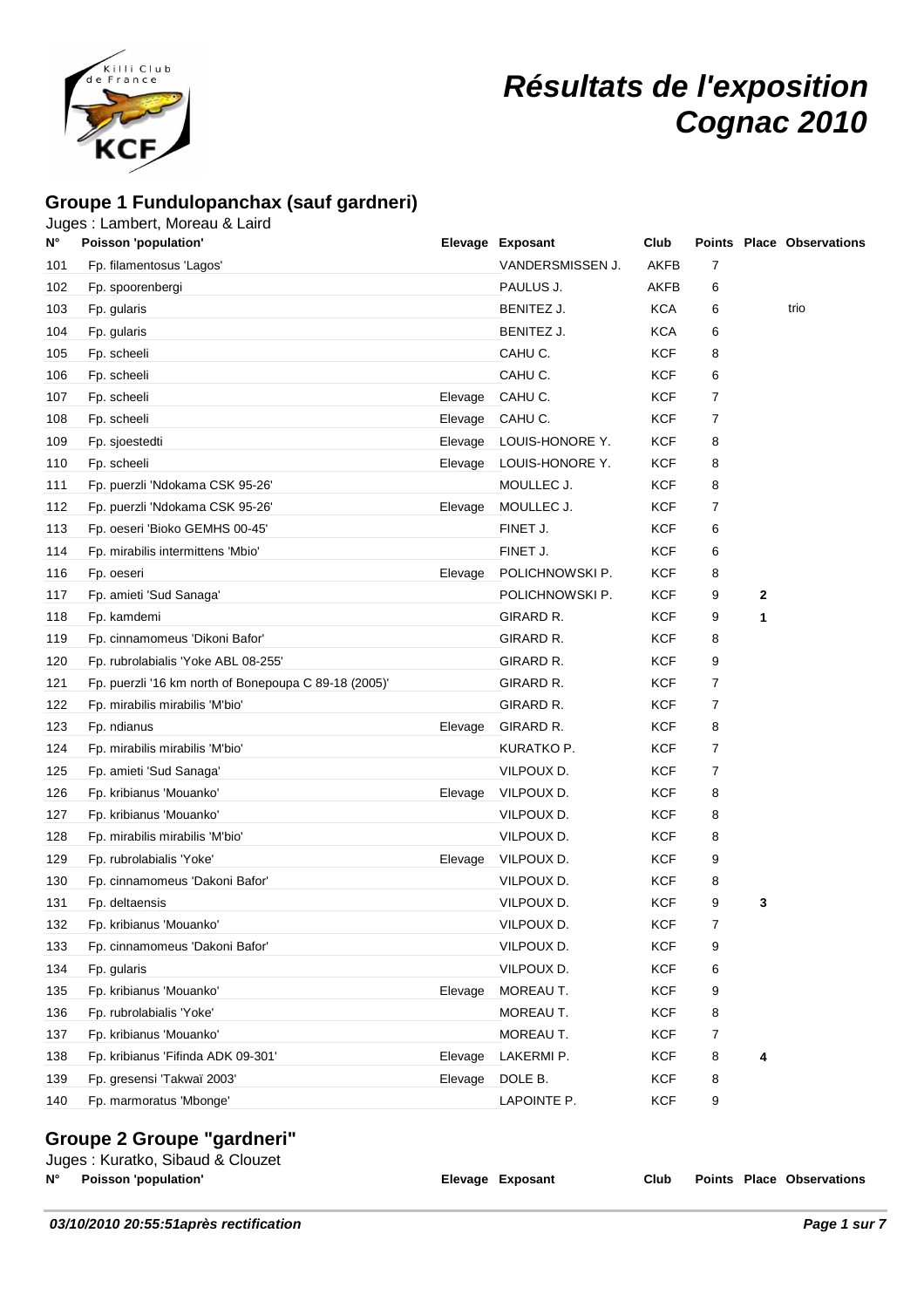### **Groupe 2 Groupe "gardneri"**

Juges : Kuratko, Sibaud & Clouzet

| $N^{\circ}$ | Poisson 'population'             |         | Elevage Exposant | Club       |   |              | <b>Points Place Observations</b> |
|-------------|----------------------------------|---------|------------------|------------|---|--------------|----------------------------------|
| 201         | Fp. gardneri clauseni 'Akure'    |         | PAULUS J.        | AKFB       | 7 |              |                                  |
| 202         | Fp. nigerianus 'Innidere'        |         | SAFIAL S.        | <b>DKG</b> | 7 |              |                                  |
| 203         | Fp. nigerianus 'Jos Plateau'     |         | POLICHNOWSKI P.  | <b>KCF</b> | 9 | 1            |                                  |
| 204         | Fp. gardneri gardneri 'Nsukka'   |         | POLICHNOWSKI P.  | <b>KCF</b> | 9 | 3            |                                  |
| 205         | Fp. gardneri mamfensis 'Nchemba' | Elevage | POLICHNOWSKI P.  | <b>KCF</b> | 9 | 4            |                                  |
| 206         | Fp. nigerianus 'Jos Plateau'     |         | LAMBERT DALLE P. | <b>KCF</b> | 8 |              |                                  |
| 207         | Fp. nigerianus 'Baissa'          |         | VILPOUX D.       | <b>KCF</b> | 9 | $\mathbf{2}$ |                                  |
| 208         | Fp. nigerianus 'Misaje' doré     | Elevage | <b>GARCIA E.</b> | <b>SEK</b> |   |              |                                  |
| 209         | Fp. sp. 'Akwen BLLMC 05-21'      |         | POLICHNOWSKI P.  | <b>KCF</b> | 8 |              |                                  |

### **Groupe 3 Chromaphyosemion**

| Juges: Gimenez, Permentier & Cahu |  |  |  |
|-----------------------------------|--|--|--|
|-----------------------------------|--|--|--|

| N°  | Poisson 'population'                                   |         | Elevage Exposant    | Club       |                |              | <b>Points Place Observations</b> |
|-----|--------------------------------------------------------|---------|---------------------|------------|----------------|--------------|----------------------------------|
| 301 | Chrom. bitaeniatum 'ljebu-Odé'                         |         | CASTELO P.          | <b>APK</b> | 8              |              |                                  |
| 302 | Chrom. bivittatum 'Funge'                              |         | CAHU C.             | <b>KCF</b> | 6              |              |                                  |
| 303 | Chrom. bivittatum 'Funge'                              |         | CAHU C.             | <b>KCF</b> | 7              |              |                                  |
| 304 | Chrom. bivittatum 'Funge'                              | Elevage | CAHU C.             | <b>KCF</b> | 9              | 4            |                                  |
| 305 | Chrom. volcanum 'Mambanda CMM 50'                      |         | MOULLEC J.          | <b>KCF</b> | 8              |              |                                  |
| 306 | Chrom. bitaeniatum 'Lagos' rouge                       |         | FINET J.            | <b>KCF</b> | 8              |              |                                  |
| 307 | Chrom. volcanum 'Mambanda CMM 50'                      |         | FINET J.            | <b>KCF</b> | 7              |              |                                  |
| 308 | Chrom. bivittatum 'Funge'                              |         | POLICHNOWSKI P.     | <b>KCF</b> | 8              |              |                                  |
| 309 | Chrom. splendopleure 'Entrée de Tiko CBL 01-25'        |         | LAMBERT DALLE P.    | <b>KCF</b> | 7              |              |                                  |
| 310 | Chrom. bitaeniatum 'Lagos' rouge                       |         | KURATKO P.          | <b>KCF</b> | 7              |              |                                  |
| 311 | Chrom. splendopleure 'Tiko Impasse Collège ABC 06-119' |         | AUVRIGNON R.        | <b>KCF</b> | 7              |              |                                  |
| 312 | Chrom. riggenbachi 'Nkwo 97-01'                        |         | VILPOUX D.          | <b>KCF</b> | 8              |              |                                  |
| 313 | Chrom. bitaeniatum 'Ibadan 47 km nord de Lagos'        |         | VILPOUX D.          | <b>KCF</b> | $\overline{7}$ |              |                                  |
| 314 | Chrom. bitaeniatum 'Ibadan 47 km nord de Lagos'        |         | VILPOUX D.          | <b>KCF</b> | $\overline{7}$ |              |                                  |
| 315 | Chrom. riggenbachi 'Nkwo 97-01'                        |         | VILPOUX D.          | <b>KCF</b> | 9              | 1            |                                  |
| 316 | Chrom. bivittatum 'Funge ABC 05-12'                    |         | VILPOUX D.          | <b>KCF</b> | $\overline{7}$ |              |                                  |
| 317 | Chrom. bivittatum 'Funge ABC 05-12'                    |         | VILPOUX D.          | <b>KCF</b> | 9              | $\mathbf{2}$ |                                  |
| 318 | Chrom. aff. splendopleure 'Kompina KV 03-21'           |         | LAKERMI P.          | <b>KCF</b> | 7              |              | trio                             |
| 319 | Chrom. bitaeniatum 'ljebu-Odé'                         |         | ROUX J.             | <b>KCF</b> | 6              |              |                                  |
| 320 | Chrom. sp. 'Niger Oba (Onitsha) NA 04-12'              |         | WEBER L.            | <b>KCF</b> | 6              |              |                                  |
| 321 | Chrom. omega 'ADK 09-300'                              |         | WEBER L.            | <b>KCF</b> | 8              |              |                                  |
| 322 | Chrom. splendopleure 'Sipe CBL 01-15'                  |         | WEBER L.            | <b>KCF</b> | $\overline{7}$ |              | trio                             |
| 323 | Chrom. bivittatum 'Funge ABC 05-12'                    |         | WEBER L.            | <b>KCF</b> | $\overline{7}$ |              |                                  |
| 324 | Chrom. poliaki 'Ekonde sud Bolifamba CBL 01-23'        |         | PEROUX R.           | <b>KCF</b> | 7              |              |                                  |
| 325 | Chrom. aff. splendopleure 'Kompina KV 03-21'           |         | PEROUX R.           | <b>KCF</b> | 8              |              |                                  |
| 326 | Chrom. omega 'Kopongo ABC 06-98'                       |         | AUBIN C.            | <b>KCF</b> | 9              | 3            |                                  |
| 327 | Chrom. riggenbachi 'ABC 05-19'                         |         | AUBIN C.            | <b>KCF</b> | $\overline{7}$ |              |                                  |
| 328 | Chrom. aff. splendopleure 'Kompina KV 03-21'           |         | <b>BERSILLON S.</b> | <b>KCF</b> | 7              |              |                                  |

### **Groupe 4 Petits Aphyosemion et Diapteron**

| Ν°  | Poisson 'population'                          | Elevage Exposant | Club       |   | Points Place Observations |
|-----|-----------------------------------------------|------------------|------------|---|---------------------------|
| 401 | A. elberti 'Batibo-Ngozaah river CB3SR 07-15' | BLOIS S.         | <b>KCF</b> | 9 | F <sub>2</sub>            |
| 402 | A. schioetzi 'Ngombe Z 91-01'                 | POLICHNOWSKI P.  | <b>KCF</b> | 9 |                           |
| 403 | A. exiguum 'Akok BLLMC 05-17'                 | POLICHNOWSKI P.  | <b>KCF</b> | 8 |                           |
| 404 | A. schioetzi 'Ngombe Z 91-01'                 | KURATKO P.       | KCF        | 8 |                           |
| 405 | A. exiguum 'Akok BLLMC 05-17'                 | KURATKO P.       | KCF        | 8 | trio                      |
|     |                                               |                  |            |   |                           |

**03/10/2010 20:55:51après rectification Page 2 sur 7**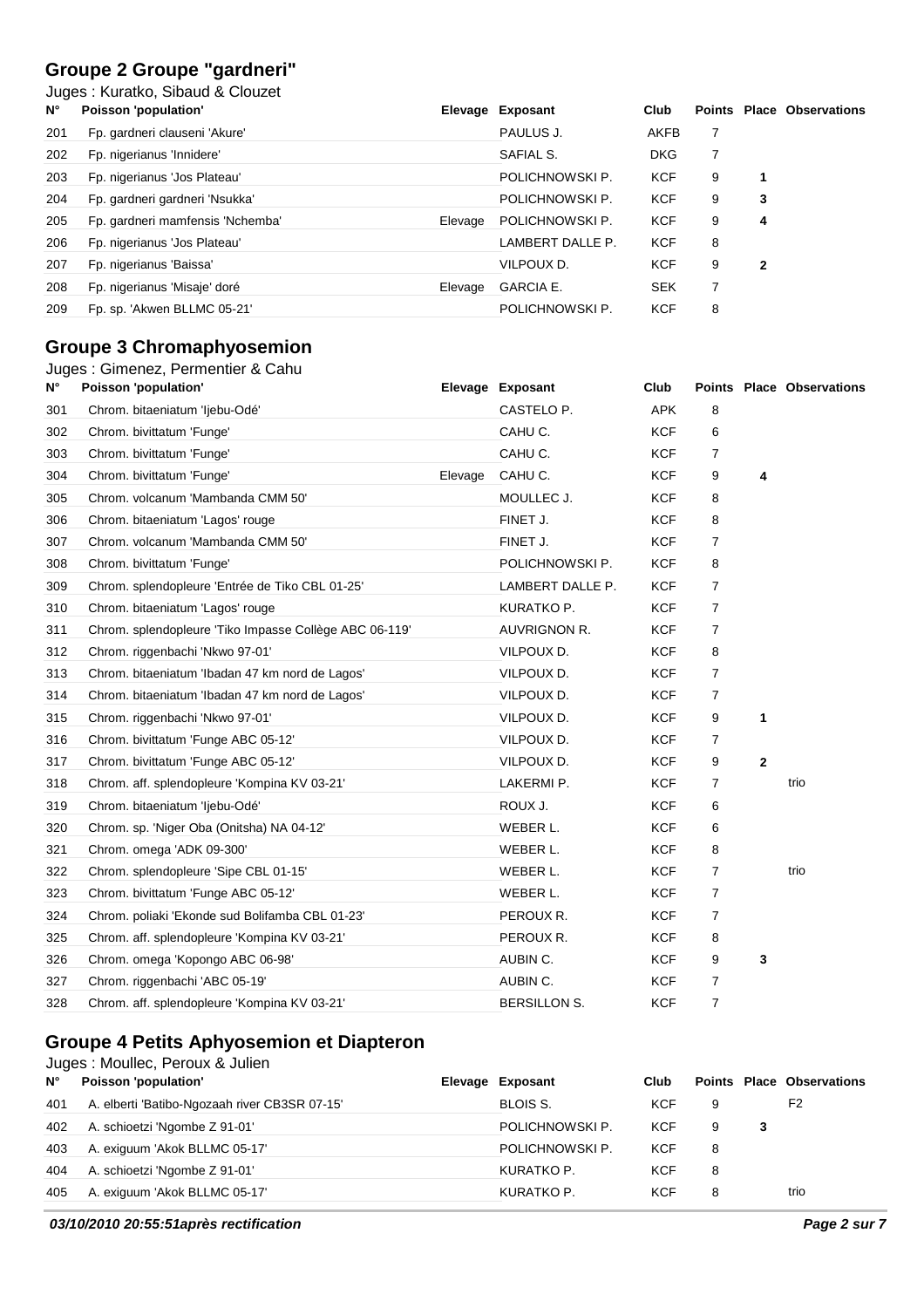# **Groupe 4 Petits Aphyosemion et Diapteron**

|  |  | Juges: Moullec, Peroux & Julien |
|--|--|---------------------------------|
|--|--|---------------------------------|

| $N^{\circ}$ | ougos : modifico, i croax a odificil<br>Poisson 'population' |         | Elevage Exposant | Club       |   |                | <b>Points Place Observations</b> |
|-------------|--------------------------------------------------------------|---------|------------------|------------|---|----------------|----------------------------------|
| 406         | A. elberti 'Makenene CLL 03-12'                              |         | LAKERMI P.       | <b>KCF</b> | 8 |                |                                  |
| 407         | D. fulgens 'LEC 93-07'                                       |         | LAKERMI P.       | <b>KCF</b> | 9 |                |                                  |
| 408         | A. schioetzi 'Ngombe Z 91-01'                                |         | LAKERMI P.       | <b>KCF</b> | 8 |                |                                  |
| 409         | A. exiguum 'Akok BLLMC 05-17'                                |         | LAKERMI P.       | <b>KCF</b> | 8 |                |                                  |
| 410         | D. fulgens 'LEC 93-07'                                       | Elevage | LAKERMI P.       | <b>KCF</b> | 9 | 4              |                                  |
| 411         | A. sp. 'Oyo RPC 91-08'                                       |         | LAKERMI P.       | <b>KCF</b> | 8 |                |                                  |
| 412         | A. elberti 'CFE 04-05'                                       |         | LAKERMI P.       | <b>KCF</b> | 9 | 1              | trio                             |
| 413         | D. georgiae 'Lolo 1 BDBG 04-15'                              |         | LAKERMI P.       | <b>KCF</b> | 8 |                |                                  |
| 414         | A. castaneum 'Lobaye'                                        |         | LAKERMI P.       | <b>KCF</b> | 7 |                |                                  |
| 415         | A. elberti 'Diang'                                           |         | LAKERMI P.       | <b>KCF</b> | 8 |                |                                  |
| 416         | D. georgiae 'Latta GWW 86-02'                                |         | CUDA J.          | <b>CZK</b> | 8 |                |                                  |
| 417         | D. cyanostictum 'Sam GBN 88-29'                              |         | CUDA J.          | <b>CZK</b> | 9 | $\overline{2}$ |                                  |
| 418         | A. rectogoense 'PEG 95-16'                                   |         | DOLE B.          | <b>KCF</b> | 8 |                |                                  |
| 419         | A. elberti 'Makenene CLL 03-12'                              | Elevage | MARTEL A.        | <b>KCF</b> | 9 |                |                                  |
| 420         | A. elberti 'Makenene CLL 03-12'                              |         | MARTEL A.        | <b>KCF</b> | 9 |                |                                  |
| 421         | A. elberti 'Makenene CLL 03-12'                              |         | MARTEL A.        | <b>KCF</b> | 8 |                | trio                             |
| 422         | A. cognatum 'Lake Fwa'                                       |         | CLOUZET F.       | <b>KCF</b> | 8 |                |                                  |
| 423         | A. cognatum 'Lake Fwa'                                       |         | CLOUZET F.       | <b>KCF</b> | 8 |                |                                  |
| 424         | A. schioetzi 'Ngombe Z 91-01'                                |         | CLOUZET F.       | <b>KCF</b> | 8 |                |                                  |
| 425         | A. cognatum 'Lake Fwa'                                       |         | CLOUZET F.       | <b>KCF</b> | 8 |                |                                  |
|             |                                                              |         |                  |            |   |                |                                  |

### **Groupe 5 Groupe "australe et calliurum"**

### Juges : Feret, Goldringer & Blois

| N°  | Poisson 'population'                              |         | Elevage Exposant | Club        |                |   | <b>Points Place Observations</b> |
|-----|---------------------------------------------------|---------|------------------|-------------|----------------|---|----------------------------------|
| 501 | A. celiae celiae 'Teke CXC 21'                    |         | VANDERSMISSEN J. | <b>AKFB</b> | 8              |   |                                  |
| 502 | A. calliurum 'Majidon Ilaje Nigeria 03'           |         | CAHU C.          | <b>KCF</b>  | 6              |   |                                  |
| 503 | A. australe doré                                  |         | CAHU C.          | <b>KCF</b>  | 6              |   |                                  |
| 504 | A. australe 'Port-Gentil BSWG 97-24'              |         | MOULLEC J.       | <b>KCF</b>  | 8              | 3 |                                  |
| 505 | A. australe 'Cap Lopez'                           |         | POLICHNOWSKI P.  | <b>KCF</b>  | 7              |   |                                  |
| 506 | A. calliurum 'Majidon Ilaje Nigeria 03'           |         | POLICHNOWSKI P.  | <b>KCF</b>  | 8              | 2 |                                  |
| 507 | A. australe gold spotl                            | Elevage | KURATKO P.       | <b>KCF</b>  | 8              |   |                                  |
| 508 | A. australe gold spotl                            |         | KURATKO P.       | <b>KCF</b>  | 8              |   |                                  |
| 509 | A. australe chocolat                              |         | KURATKO P.       | <b>KCF</b>  | 7              |   |                                  |
| 510 | A. ahli 'GEMLB 02-31'                             | Elevage | VILPOUX D.       | <b>KCF</b>  | 9              | 4 |                                  |
| 511 | A. australe doré                                  |         | VILPOUX D.       | <b>KCF</b>  | 6              |   |                                  |
| 512 | A. australe 'Cap Lopez'                           |         | MOREAU T.        | <b>KCF</b>  | 8              |   |                                  |
| 513 | A. ahli 'Carretera Senge-Bata Km 27 GEMLCG 07-64' |         | <b>GARCIA E.</b> | <b>SEK</b>  | 8              |   |                                  |
| 514 | A. pascheni pascheni 'Bidou 1 ABK 07-167'         |         | DOLE B.          | <b>KCF</b>  | 9              | 1 |                                  |
| 515 | A. calliurum 'Bogongo CB3SR 07-20'                | Elevage | DETHU G.         | <b>KCF</b>  | 9              |   |                                  |
| 516 | A. australe 'Cap Lopez'                           | Elevage | MARTEL A.        | <b>KCF</b>  | 8              |   |                                  |
| 517 | A. australe 'Cap Lopez'                           | Elevage | MARTEL A.        | <b>KCF</b>  | 7              |   |                                  |
| 518 | A. australe 'Cap Lopez'                           |         | MARTEL A.        | <b>KCF</b>  | 6              |   |                                  |
| 519 | A. australe 'Cap Lopez'                           |         | MARTEL A.        | <b>KCF</b>  | 8              |   |                                  |
| 520 | A. australe 'Cap Lopez'                           |         | MARTEL A.        | <b>KCF</b>  | 6              |   | trio                             |
| 521 | A. celiae celiae                                  | Elevage | SIBAUD Y.        | <b>KCF</b>  | 8              |   |                                  |
| 522 | A. australe 'Cap Esterias BSWG 97-24'             | Elevage | JULIEN E.        | <b>KCF</b>  | 7              |   | sub adultes                      |
| 523 | A. australe 'Cap Lopez'                           |         | CLOUZET F.       | <b>KCF</b>  | $\overline{7}$ |   |                                  |
| 524 | A. australe 'Cap Lopez'                           |         | CLOUZET F.       | <b>KCF</b>  | 6              |   |                                  |
|     |                                                   |         |                  |             |                |   |                                  |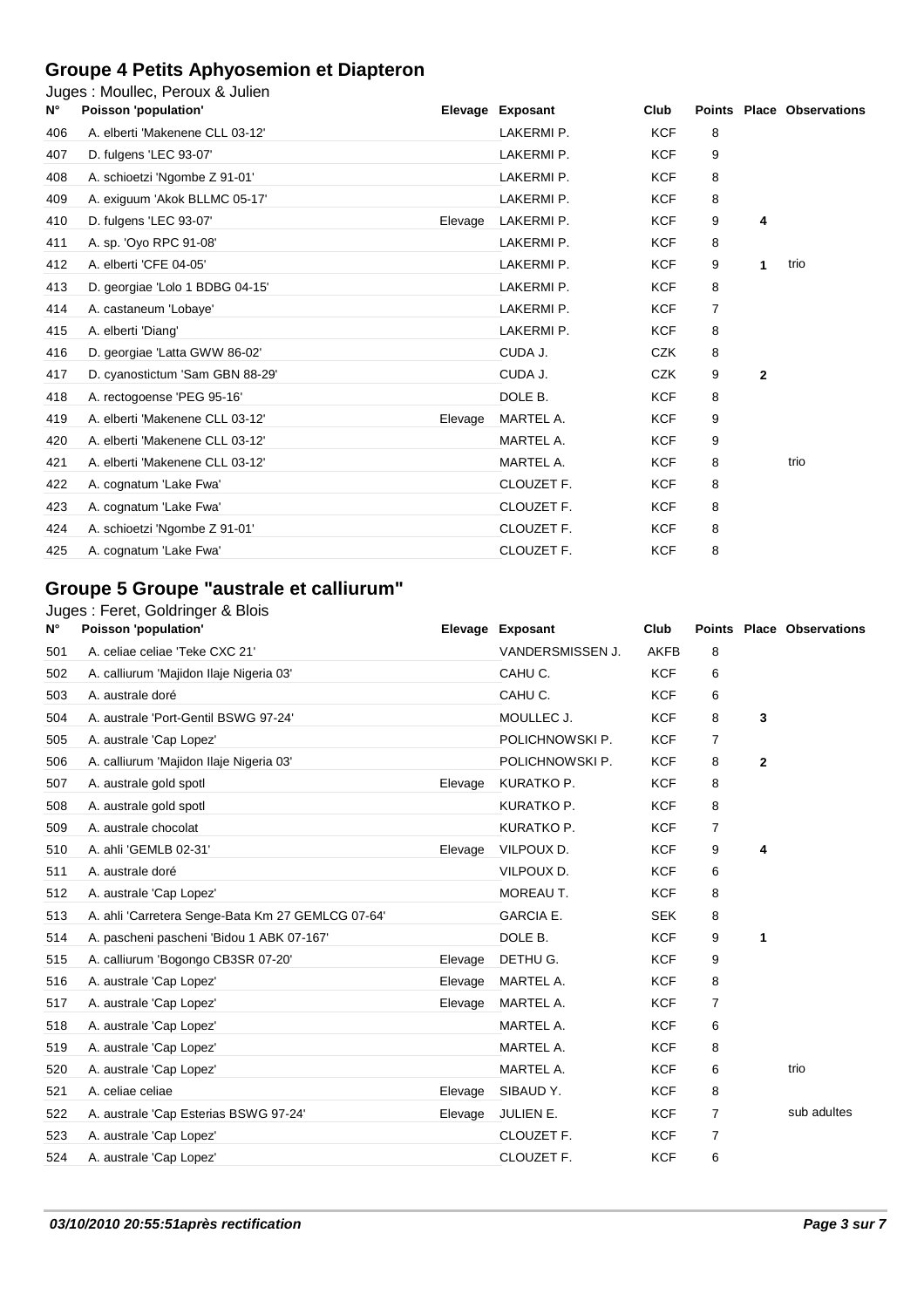### **Groupe 6 Autres Aphyosemion**

Juges : Bersillon & Chardac

| N۰  | Poisson 'population'                          |         | Elevage Exposant | Club       |                |              | <b>Points Place Observations</b> |
|-----|-----------------------------------------------|---------|------------------|------------|----------------|--------------|----------------------------------|
| 601 | A. exigoideum 'BBW 00-02'                     |         | BLOIS S.         | <b>KCF</b> | $\overline{7}$ |              |                                  |
| 602 | A. gabunense 'GBG 93-30'                      |         | VANDERSMISSEN J. | AKFB       | $\overline{7}$ |              |                                  |
| 603 | A. campomaanense 'Park ABK 07-181'            |         | CAHU C.          | <b>KCF</b> | 8              |              | jeune                            |
| 604 | A. hera 'Bengui 1-2 GJS 00-29'                |         | POLICHNOWSKI P.  | <b>KCF</b> | 9              |              |                                  |
| 605 | A. gabunense                                  |         | POLICHNOWSKI P.  | <b>KCF</b> | 9              | 1            |                                  |
| 606 | A. ogoense ogoense 'Mongouango GHP 80-24'     |         | POLICHNOWSKI P.  | <b>KCF</b> | 9              | 3            |                                  |
| 607 | A. exigoideum 'BBW 00-29'                     |         | POLICHNOWSKI P.  | <b>KCF</b> | 8              |              |                                  |
| 608 | A. primigenium 'GEB 94-21'                    |         | KURATKO P.       | <b>KCF</b> | 8              |              |                                  |
| 609 | A. ocellatum 'Nzenzele GBN 88-10'             |         | KURATKO P.       | KCF        | 7              |              |                                  |
| 610 | A. punctatum 'Buango Bai Cl 05'               |         | VILPOUX D.       | <b>KCF</b> | $\overline{7}$ |              |                                  |
| 611 | A. wildekampi 'Petit Ngomlembele BLLMC 05-10' |         | VILPOUX D.       | KCF        | 9              |              |                                  |
| 612 | A. campomaanense 'Park ABK 07-181'            |         | VILPOUX D.       | <b>KCF</b> | 7              |              |                                  |
| 613 | A. wildekampi 'Petit Ngomlembele BLLMC 05-10' |         | VILPOUX D.       | KCF        | 8              |              |                                  |
| 614 | A. striatum 'LEC 93-29'                       |         | VILPOUX D.       | <b>KCF</b> | $\overline{7}$ |              |                                  |
| 615 | A. primigenium 'GEB 94-21'                    |         | VILPOUX D.       | KCF        | 9              |              |                                  |
| 616 | A. primigenium 'GEB 94-21'                    |         | VILPOUX D.       | <b>KCF</b> | $\overline{7}$ |              |                                  |
| 617 | A. punctatum 'Buango Bai Cl 05'               |         | VILPOUX D.       | <b>KCF</b> | 8              |              |                                  |
| 618 | A. campomaanense 'Park ABK 07-181'            | Elevage | MOREAU T.        | <b>KCF</b> | 9              | 4            |                                  |
| 619 | A. striatum 'LEC 93-29'                       |         | MOREAU T.        | KCF        | 7              |              |                                  |
| 620 | A. batesii 'GEM 06-02'                        |         | MOREAU T.        | <b>KCF</b> | 8              |              |                                  |
| 621 | A. tirbaki 'BSWG 97-08'                       |         | MOREAU T.        | <b>KCF</b> | 8              |              |                                  |
| 622 | A. ocellatum 'Nzenzele GBN 88-10'             |         | LAKERMI P.       | <b>KCF</b> | 9              | $\mathbf{2}$ |                                  |
| 623 | A. exigoideum 'BBW 00-02'                     |         | DOLE B.          | KCF        | $\overline{7}$ |              |                                  |
| 624 | A. ocellatum 'Nzenzele GBN 88-10'             |         | DOLE B.          | <b>KCF</b> | $\overline{7}$ |              |                                  |
| 625 | A. ocellatum 'Nzenzele GBN 88-10'             |         | DOLE B.          | <b>KCF</b> | 9              |              |                                  |
| 626 | A. ocellatum 'Nzenzele GBN 88-10'             |         | DOLE B.          | <b>KCF</b> | 9              |              |                                  |
| 627 | A. primigenium 'GEB 94-21'                    |         | SIBAUD Y.        | KCF        | $\overline{7}$ |              |                                  |
| 628 | A. ogoense ogoense 'Mongouango GHP 80-24'     |         | SIBAUD Y.        | KCF        | $\overline{7}$ |              |                                  |
| 629 | A. louessense 'Kingouama RPC 33'              | Elevage | SIBAUD Y.        | <b>KCF</b> | 8              |              | élevage                          |
| 630 | A. campomaanense 'Park ABK 07-181'            |         | CLOUZET F.       | KCF        | 7              |              | trop jeune                       |
| 631 | A. hera 'ARK 96-1-2'                          |         | CLOUZET F.       | <b>KCF</b> | $\overline{7}$ |              | 3 femelles ?                     |
|     |                                               |         |                  |            |                |              |                                  |

### **Groupe 7 "Roloffia"**

|     | Juges: Weber & Vandersmissen                        |         |                     |            |   |              |                                  |
|-----|-----------------------------------------------------|---------|---------------------|------------|---|--------------|----------------------------------|
| Ν°  | Poisson 'population'                                |         | Elevage Exposant    | Club       |   |              | <b>Points Place Observations</b> |
| 701 | Arch. guineense 'Lenghe Curoh SL 93-37'             |         | GENTIL O.           | <b>KCF</b> | 8 |              |                                  |
| 702 | Nim. leucopterygius 'Lola GRC 90-174'               |         | GENTIL O.           | <b>KCF</b> | 9 | $\mathbf{2}$ |                                  |
| 703 | Nim. viride 'village de Balassou MG 09-20'          |         | PERMENTIER J.       | <b>KCF</b> | 8 |              |                                  |
| 704 | Nim. viride 'village de Balassou MG 09-20'          | Elevage | PERMENTIER J.       | <b>KCF</b> | 9 |              |                                  |
| 705 | Nim. petersi 'Banco'                                |         | NOUVION J.          | KCF        | 8 |              |                                  |
| 706 | Scr. geryi 'Dandayah GCLR 06-27'                    |         | VANDERSMISSEN J.    | AKFB       | 8 |              |                                  |
| 707 | Scr. geryi 'Dandayah GCLR 06-27'                    |         | FINET J.            | <b>KCF</b> | 8 |              |                                  |
| 708 | Nim. petersi 'Banco Park'                           |         | BANGSMARK O.        | <b>SKS</b> | 9 |              |                                  |
| 709 | Scr. geryi 'Abuko'                                  | Elevage | <b>BANGSMARK O.</b> | <b>SKS</b> | 8 |              |                                  |
| 710 | Scr. geryi 'Rotain SL 89'                           | Elevage | <b>BANGSMARK O.</b> | <b>SKS</b> | 8 |              |                                  |
| 711 | Scr. guignardi 'Banfora'                            | Elevage | <b>BANGSMARK O.</b> | <b>SKS</b> | 7 |              |                                  |
| 712 | Scr. cauveti 'Barrage Loire Atlantique GRCH 93-239' |         | POLICHNOWSKI P.     | <b>KCF</b> | 8 |              |                                  |
| 713 | Scr. geryi 'Abuko'                                  |         | POLICHNOWSKI P.     | <b>KCF</b> | 9 | 1            |                                  |
| 714 | Scr. geryi 'Kamara Bounyi GCLR 06-02'               |         | VILPOUX D.          | <b>KCF</b> | 9 | 3            |                                  |
|     |                                                     |         |                     |            |   |              |                                  |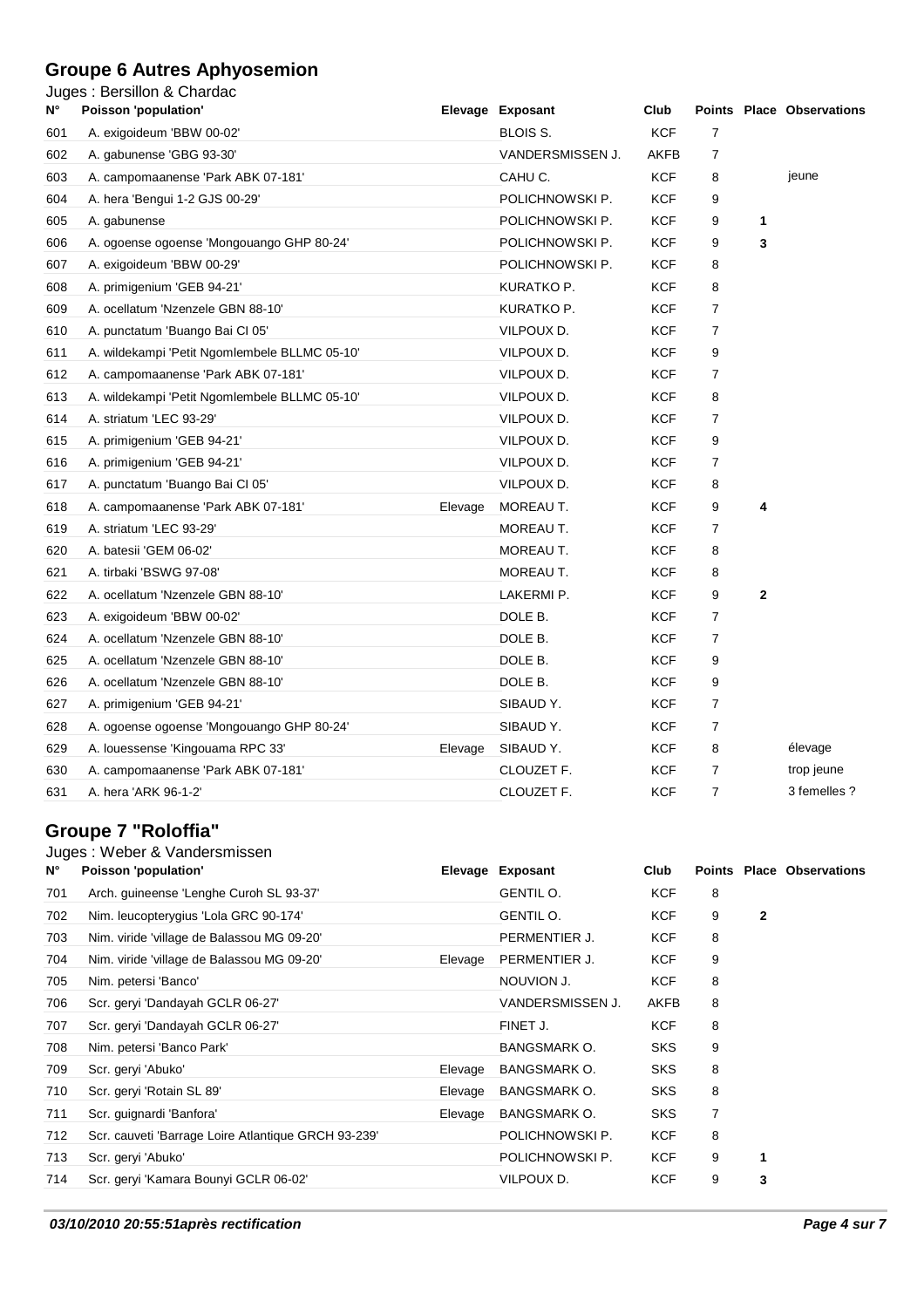# **Groupe 7 "Roloffia"**

### Juges : Weber & Vandersmissen

| $N^{\circ}$ | Poisson 'population'                                |         | Elevage Exposant   | Club       |   |   | <b>Points Place Observations</b> |
|-------------|-----------------------------------------------------|---------|--------------------|------------|---|---|----------------------------------|
| 715         | Scr. schmitti 'Juarzon'                             |         | VILPOUX D.         | KCF        | 8 |   |                                  |
| 716         | Scr. geryi 'Kamara Bounyi GCLR 06-02'               |         | VILPOUX D.         | KCF        | 8 |   |                                  |
| 717         | Scr. schmitti 'Juarzon'                             |         | VILPOUX D.         | KCF        | 8 |   |                                  |
| 718         | Scr. schmitti 'Juarzon'                             | Elevage | VILPOUX D.         | KCF        | 8 |   |                                  |
| 719         | Scr. liberiense 'RL 97'                             |         | MOREAU T.          | KCF        | 7 |   |                                  |
| 720         | Scr. geryi 'Kolente river'                          |         | <b>GARCIA E.</b>   | <b>SEK</b> | 7 |   |                                  |
| 721         | Scr. liberiense 'RL 97'                             | Elevage | CLOUZET F.         | KCF        | 7 |   |                                  |
| 722         | Scr. cauveti 'Barrage Loire Atlantique GRCH 93-239' | Elevage | CAYROU J.          | KCF        | 7 |   |                                  |
| 723         | Cal. monroviae 'Harbel RL 65 EP 82'                 |         | CAYROU J.          | <b>KCF</b> | 8 |   |                                  |
| 724         | Cal. monroviae 'Harbel RL 65 EP 82'                 | Elevage | CAYROU J.          | KCF        | 9 | 4 |                                  |
| 725         | Scr. liberiense 'RL 97'                             |         | CAYROU J.          | KCF        | 7 |   |                                  |
| 726         | Scr. schmitti 'Juarzon'                             |         | CAYROU J.          | KCF        | 8 |   |                                  |
| 727         | Nim. leucopterygius 'Lola GRC 90-174'               |         | CAYROU J.          | KCF        | 8 |   |                                  |
| 728         | Arch. guineense 'Lenghe Curoh SL 93-37'             |         | AUBIN C.           | KCF        | 8 |   |                                  |
| 729         | Scr. quignardi 'Mamou'                              |         | <b>GUIGNARD A.</b> | <b>KCF</b> | 8 |   |                                  |

### **Groupe 8 Nothobranchius, Fundulosoma, …**

|     | Juges: Polichnowski, Lakermi & Cayrou     |         |                  |            |   |              |                                  |
|-----|-------------------------------------------|---------|------------------|------------|---|--------------|----------------------------------|
| Ν°  | Poisson 'population'                      |         | Elevage Exposant | Club       |   |              | <b>Points Place Observations</b> |
| 801 | N. eggersi                                |         | PAULUS J.        | AKFB       | 8 |              |                                  |
| 802 | N. luekei 'Luhule river TAN 02-08'        |         | MOULLEC J.       | <b>KCF</b> | 9 | 1            |                                  |
| 803 | N. janpapi 'Ruvu River TZN 09-04'         |         | MOULLEC J.       | <b>KCF</b> | 9 |              |                                  |
| 804 | Fund. thierryi 'Ada GH 06-05'             |         | MOULLEC J.       | <b>KCF</b> | 9 |              |                                  |
| 805 | N. jubbi 'Witu KEN 10-11'                 |         | MILVERTZ F.      | <b>SKS</b> | 9 |              |                                  |
| 806 | N. jubbi 'Witu KEN 10-11'                 | Elevage | MILVERTZ F.      | <b>SKS</b> | 9 |              |                                  |
| 807 | N. cardinalis 'Mbwemkuru River KTZ 85-28' |         | HOLST A.         | <b>SKS</b> | 9 | 3            | trio                             |
| 808 | N. malaissei 'Sange DRCH 08-06'           |         | HOLST A.         | <b>SKS</b> | 9 | $\mathbf{2}$ |                                  |
| 809 | N. malaissei 'Sange DRCH 08-06'           | Elevage | VILPOUX D.       | <b>KCF</b> | 9 | 4            |                                  |
| 810 | N. kadleci 'Save River MZCS 08-108'       |         | VILPOUX D.       | <b>KCF</b> | 8 |              | oodinium                         |
| 811 | N. ruudwildekampi 'Mbezi River TZN 09-9'  | Elevage | PILLET D.        | <b>KCF</b> | 9 |              |                                  |

#### **Groupe 9 Annuels Sud-Américains** Juges : Supal, Dole & Moullec

| $N^{\circ}$ | Poisson 'population'                           |         | Elevage Exposant | Club       | <b>Points</b>  |              | <b>Place Observations</b> |
|-------------|------------------------------------------------|---------|------------------|------------|----------------|--------------|---------------------------|
| 901         | Sim. carlettoi '(TT) Guanambi'                 |         | PILLET D.        | <b>KCF</b> | 6              |              |                           |
| 902         | Sim. fulminantis 'Itacrambi'                   |         | PILLET D.        | KCF        | 7              |              |                           |
| 903         | Austrol. paucisquama '(TT)'                    |         | PILLET D.        | <b>KCF</b> | 8              |              |                           |
| 904         | Austrol, alexandri 'Camino Accesso'            |         | SAFIAL S.        | <b>DKG</b> | 7              |              |                           |
| 905         | Nole. minimus 'Seropedica'                     |         | MOULLEC J.       | <b>KCF</b> | 8              |              |                           |
| 906         | Rac. pyropunctata 'Finca Bachaquero BBL 01-02' |         | MOULLEC J.       | <b>KCF</b> | 7              |              |                           |
| 907         | Sim. gibberatus 'Unai (TT) NP 03-07'           | Elevage | MOULLEC J.       | <b>KCF</b> | 7              |              |                           |
| 908         | Sim. fasciatus 'Unaí NP 07-03'                 |         | HOLST A.         | <b>SKS</b> | 7              |              |                           |
| 909         | Sim. punctulatus 'Formosa Goias NP 03-07'      |         | HOLST A.         | <b>SKS</b> | 7              |              |                           |
| 910         | Terr. dolichopterus                            |         | POLICHNOWSKI P.  | <b>KCF</b> | 9              | 3            |                           |
| 911         | Sim. carlettoi '(TT) Guanambi'                 |         | POLICHNOWSKI P.  | <b>KCF</b> | $\overline{7}$ |              |                           |
| 912         | Austrol, affinis                               | Elevage | WATERLOT D.      | <b>KCF</b> | 8              | 4            | élevage                   |
| 913         | Sim. semiocellatus                             |         | PILLET D.        | KCF        | 9              |              | 2 mâles 1 femelle         |
| 914         | Sim. janaubensis 'Janauba'                     |         | PILLET D.        | <b>KCF</b> | 7              |              | F <sub>1</sub>            |
| 915         | Sim. stellatus 'Sao Francisco'                 |         | PILLET D.        | <b>KCF</b> | 8              |              | F <sub>1</sub>            |
| 916         | Sim. harmonicus 'Malhada NP 06-09'             |         | PILLET D.        | <b>KCF</b> | 9              | $\mathbf{2}$ | F <sub>1</sub>            |

**03/10/2010 20:55:51après rectification Page 5 sur 7**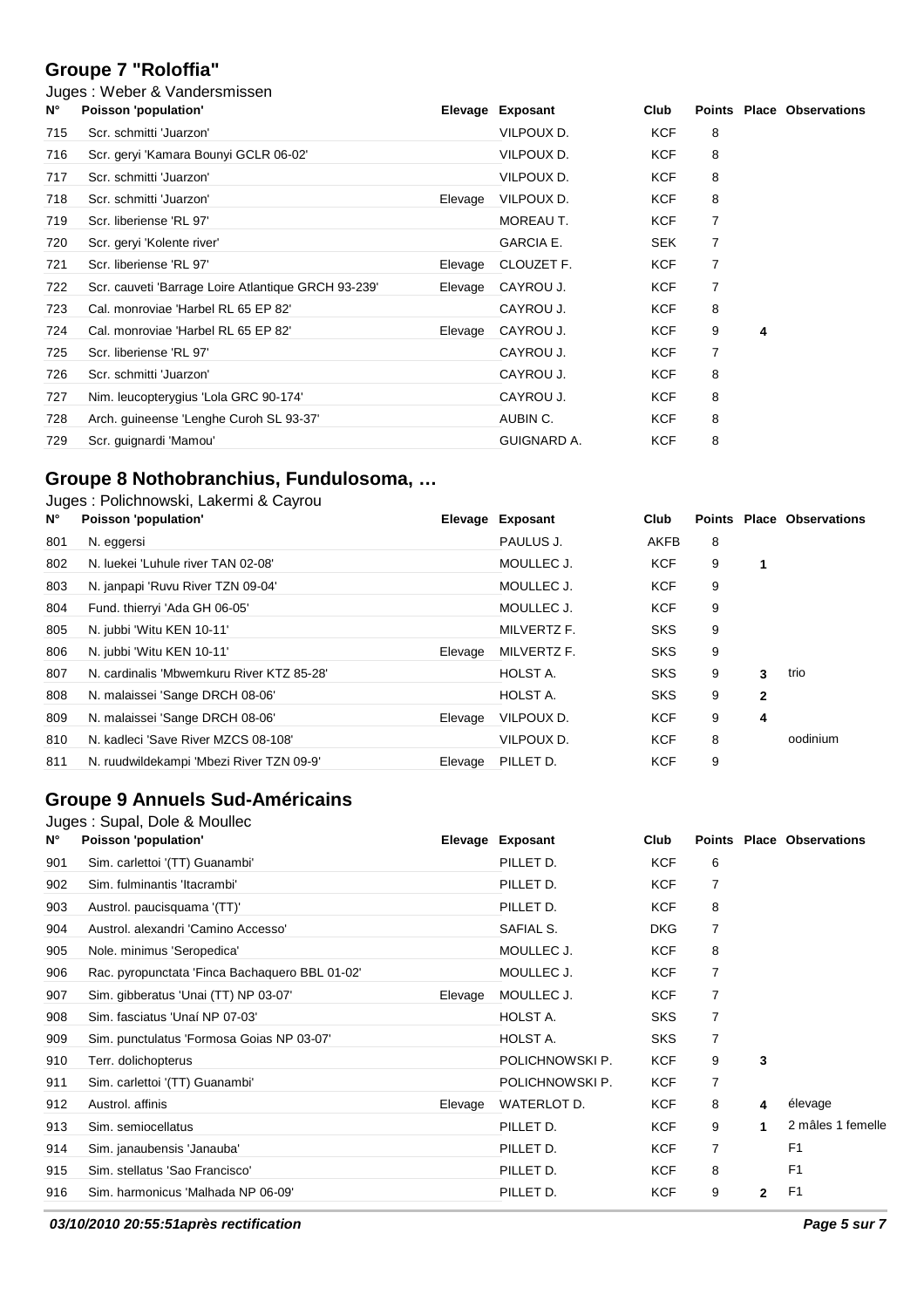### **Groupe 9 Annuels Sud-Américains**

Juges : Supal, Dole & Moullec

| N°  | Poisson 'population'                  | Elevage Exposant | Club |  | <b>Points Place Observations</b> |
|-----|---------------------------------------|------------------|------|--|----------------------------------|
| 917 | Sim. stellatus 'Sao Francisco'        | GUIGNARD A.      | KCF  |  |                                  |
| 918 | Austro. leohoignei 'Sanare RDB 92-17' | GUIGNARD A.      | KCF  |  | femelle tordue                   |

# **Groupe 10 Epiplatys, Aplocheilus, ...**

|  | Juges: Buisson, Gorre & Kuratko |  |  |
|--|---------------------------------|--|--|
|--|---------------------------------|--|--|

| N°   | Poisson 'population'                                |         | Elevage Exposant     | Club        |                |              | <b>Points Place Observations</b> |
|------|-----------------------------------------------------|---------|----------------------|-------------|----------------|--------------|----------------------------------|
| 1001 | Ep. infrafasciatus zenkeri 'Makoure BLLMC 05-26'    |         | BLOIS S.             | <b>KCF</b>  | 7              |              | petit                            |
| 1002 | Ps. annulatus 'Cap Verga GCLR 06-23'                | Elevage | GENTIL O.            | <b>KCF</b>  | 6              |              | petit                            |
| 1003 | Ep. olbrechtsi olbrechtsi 'Cestos river GO 6'       | Elevage | GENTIL O.            | <b>KCF</b>  | 8              |              | blessé                           |
| 1004 | Ep. lamottei 'Koule GRC 90-178'                     |         | PERMENTIER J.        | <b>KCF</b>  | 8              |              |                                  |
| 1005 | Ps. annulatus 'Fandié GRCH 93-241'                  | Elevage | VANDERSMISSEN J.     | <b>AKFB</b> | $\overline{7}$ |              |                                  |
| 1006 | Ep. grahami 'Bisun GEMCH 06-09'                     |         | OTT H.               | <b>DKG</b>  | 6              |              |                                  |
| 1007 | Ep. roloffi 'Salayeo RL 99 EP 82'                   |         | OTT H.               | <b>DKG</b>  | 6              |              |                                  |
| 1008 | Ep. huberi 'Mandilou GEM 06-06'                     |         | OTT H.               | <b>DKG</b>  | 6              |              |                                  |
| 1009 | Ep. fasciolatus fasciolatus 'Coyah Manyah GM 97-17' |         | CASTELO P.           | <b>APK</b>  | $\mathbf 0$    |              | femelle morte                    |
| 1010 | Pachy. sakaramyi                                    |         | CASTELO P.           | <b>APK</b>  | $\overline{7}$ |              |                                  |
| 1011 | Apl. blockii 'Alappuzha'                            |         | <b>BANGSMARK O.</b>  | <b>SKS</b>  | 9              | 1            | F <sub>1</sub>                   |
| 1012 | Ep. bifasciatus bifasciatus 'TD 05-05'              |         | HOLST A.             | <b>SKS</b>  | 9              | 3            |                                  |
| 1013 | Ep. bifasciatus bifasciatus 'TD 05-05'              | Elevage | HOLST A.             | <b>SKS</b>  | 8              |              |                                  |
| 1014 | Ps. annulatus                                       |         | HOLST A.             | <b>SKS</b>  | $\overline{7}$ |              |                                  |
| 1015 | Ep. roloffi 'Senebou'                               |         | POLICHNOWSKI P.      | <b>KCF</b>  | 8              |              |                                  |
| 1016 | Ep. lamottei 'Koule GRC 90-178'                     |         | POLICHNOWSKI P.      | <b>KCF</b>  | 8              |              |                                  |
| 1017 | Ep. spilargyreius 'Malakal'                         | Elevage | POLICHNOWSKI P.      | <b>KCF</b>  | 9              | 4            |                                  |
| 1018 | Ep. infrafasciatus zenkeri 'Makoure CBL 01-18'      |         | POLICHNOWSKI P.      | <b>KCF</b>  | 8              |              |                                  |
| 1019 | Apl. lineatus doré                                  |         | LAMBERT DALLE P.     | <b>KCF</b>  | $\overline{7}$ |              |                                  |
| 1020 | Ps. annulatus 'cap verga GCLR 23-06'                |         | KURATKO P.           | <b>KCF</b>  | $\overline{7}$ |              |                                  |
| 1021 | Ep. olbrechtsi olbrechtsi 'Cestos river GO 6'       |         | LAKERMI P.           | <b>KCF</b>  | 8              |              |                                  |
| 1022 | Ps. annulatus 'Monrovia'                            |         | LAKERMI P.           | <b>KCF</b>  | 7              |              |                                  |
| 1023 | Pachy. omalonotus 'Ramena Sambirano'                |         | ACCORSI B.           | <b>KCF</b>  | $\overline{7}$ |              |                                  |
| 1024 | Ep. infrafasciatus zenkeri 'Nkolbonda BLLMC 05-29'  |         | <b>GOLDRINGER E.</b> | <b>KCF</b>  | 9              | $\mathbf{2}$ |                                  |
| 1025 | Ep. togolensis 'Iwo N-TC 07-01'                     |         | LOPES PROUZINOT L.   | <b>KCF</b>  | $\overline{7}$ |              |                                  |
| 1026 | Ep. togolensis 'Iwo N-TC 07-01'                     | Elevage | LOPES PROUZINOT L.   | <b>KCF</b>  | 7              |              | jeunes                           |

# **Groupe 11 Rivulus, …**

### Juges : Lambert & Polichnowski

| Ν°   | Poisson 'population'                                 | Elevage | Exposant            | Club       |   |              | <b>Points Place Observations</b> |
|------|------------------------------------------------------|---------|---------------------|------------|---|--------------|----------------------------------|
| 1101 | Riv. urophthalmus 'Coco'                             |         | MOULLEC J.          | <b>KCF</b> | 8 |              |                                  |
| 1102 | Riv. agilae 'Ancienne piste de St Anne GMRWZ 09-07'  |         | MOULLEC J.          | <b>KCF</b> | 9 | 1            |                                  |
| 1103 | Riv. chucunaque sucubti 'Filo del Tallo PLL 08-02'   |         | CICERON J.          | <b>KCF</b> | 9 |              | trio                             |
| 1104 | Riv. rubripunctatus 'Changuinola Caballos PLL 08-05' |         | VILPOUX D.          | <b>KCF</b> | 8 |              |                                  |
| 1105 | Riv. lungi 'Pariacabo FG-LL 07-02'                   |         | VILPOUX D.          | <b>KCF</b> | 8 |              |                                  |
| 1106 | Riv. lungi 'Pariacabo FG-LL 07-02'                   |         | VILPOUX D.          | <b>KCF</b> | 8 |              |                                  |
| 1107 | Riv. agilae 'Riviére d'Hervieux JRG 03-10'           |         | ORDIALES R.         | <b>SEK</b> | 8 |              | morts                            |
| 1108 | Riv. igneus 'Fourgassier JRG 03-02'                  |         | <b>GARCIA G.</b>    | <b>SEK</b> | 9 | 3            |                                  |
| 1109 | Riv. agilae 'Sentier du Rorota YG 09'                | Elevage | DETHU G.            | <b>KCF</b> | 8 |              |                                  |
| 1110 | Riv. geayi 'Crique Boulanger GMRWZ 09-20'            |         | WEBER L.            | <b>KCF</b> | 9 | $\mathbf{2}$ | F <sub>1</sub>                   |
| 1111 | Riv. agilae 'Crique Soumourou GMRWZ 09-03'           |         | WEBER L.            | <b>KCF</b> | 9 |              | F <sub>1</sub>                   |
| 1112 | Riv. xiphidius 'Crique Boulanger'                    | Elevage | <b>BERSILLON S.</b> | <b>KCF</b> | 9 | 4            |                                  |